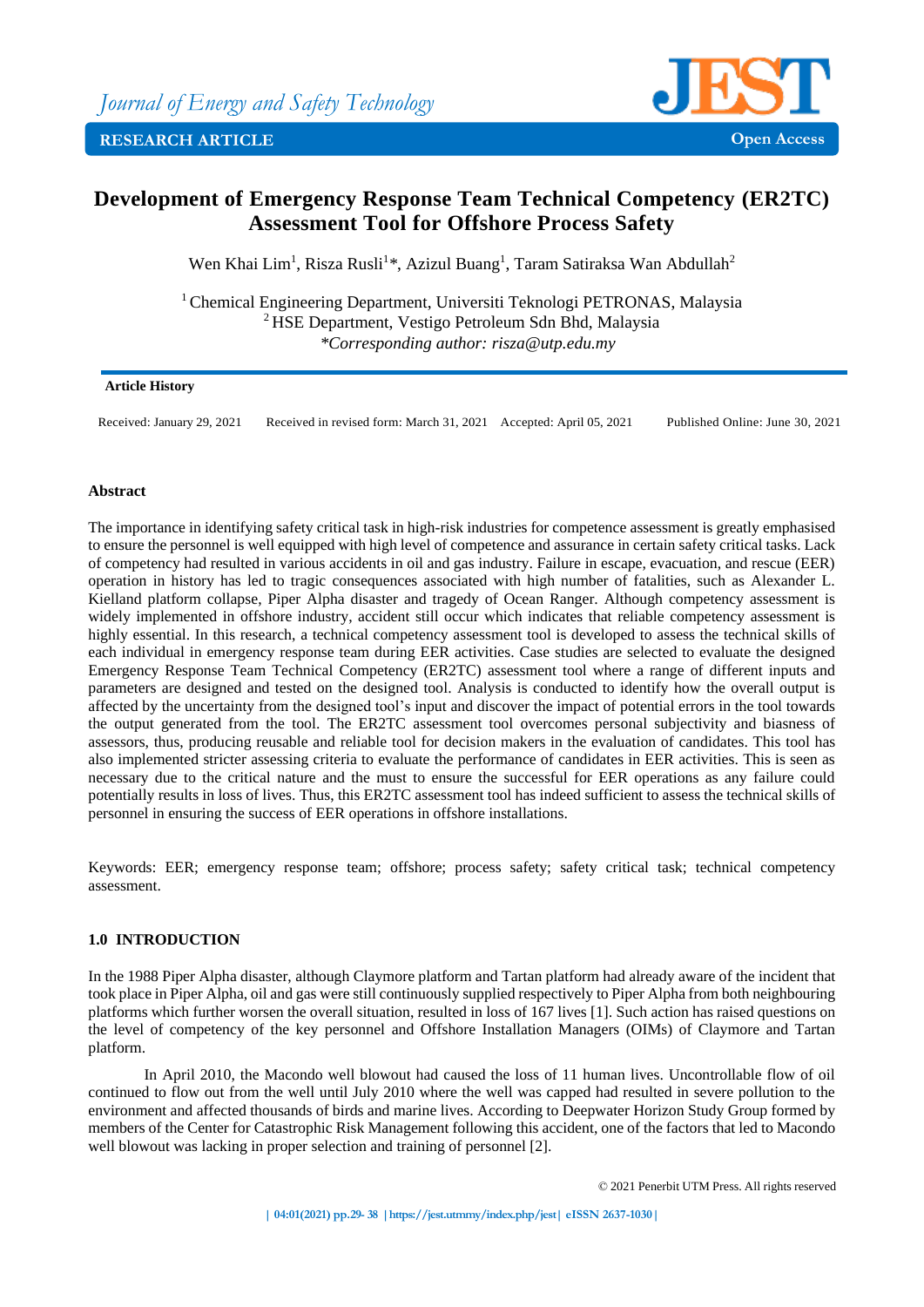In the period after the occurrence of Piper Alpha disaster, the dilemma faced by the engineering management was just how truly competency is measured? In previous methodologies, companies send their employees to attend trainings where certificate of attendance was provided and checked the training box only. There was no any additional assessment being conducted to ensure that their employee was actually competent enough to apply the knowledge received in their respective workplace [3]. There is no clear guideline on how to carry out assessment and record for audit and validation in Standard or any related documentation [4]. Unlike competency assessment especially in medical industry, there are clear explanation and standardised guidelines on the method to assess the competency level of candidate [5-8]. In fact, there is great emphasised on the importance in identifying safety critical task in high-risk industries for competence assessment to ensure the personnel is well equipped with high level of competence and assurance in certain safety critical tasks [9, 10].

Competency assessment is carried out across different industries and different fields, to ensure that the person in charge is able to reach the standards as anticipated in the employment/job description to execute the tasks within function or occupation. Control of Major Accident Hazard Regulations 1999 (COMAH) was implemented on 1st April 1999, with the purposes to prevent major accidents by dangerous substances and control the consequences to wards human and environment if accidents occurred. Unverified assumptions regarding staff competence are no longer acceptable based on the regulation [11]. In Malaysia, Control of Industrial Major Accident Hazards (CIMAH) Regulations 1996 stated that evidence are required to demonstrate that adequate steps have been taken for the prevention of any major accident or minimise the consequences of the accident to human and environment [12, 13]. Arrangement for training persons working on the site must be included in the safety report. According to Malaysia Factories and Machinery Act 1967 (Revised-1974) (Acts 139), inexperienced workers are required to be provided with adequate training and supervision [14]. No person are allowed to be employed to deal with any machine or any process unless the person has been fully educated on the danger associates with the work and safety precautions that required to be observed, and either acquires adequate instructions in the work dealing with machine or process or work under adequate supervision where the person responsible for supervision is required to equip with knowledge and experience regarding the machine or process [14].

Competency assessment is emphasised and practised in several other industries such as medical and aviation industry. There is great difference in terms of defining competency when compared to medical surgeons and aircraft pilots. For medical surgeons, they must first qualify as Doctor of medicine. Next, they are required to further continue postgraduate study and go through trainings through positions junior before being qualified as a surgeon [3]. The importance of technical competency assessment in medical industry is recognised [15]. The competency assessment system is study in depth [5-8] and well establish with the purpose to accredit the capabilities of a surgeon was supported, not so much because of the quantity of procedures that performed, but for which the competency that is able to demonstrate for the establishment of a surgical technique, with basic safety and efficacy [16]. As for aviation sector, the requirements for pilot qualification includes a series of training, experience and assessment, which also covers the progression from one grade to another, transfer between different types of aircraft and continuous competence assurance [3].

Observational assessment is the method that is widely used by offshore industry when conducting performance assessment [9]. The references for the trainer to make judgement will be either based on certain process values recorded by simulator during the whole simulation session or referring to the final outcome on whether the task was completed successfully or not [17]. The major issue associate to the final judgement on the assessment conducted is the strong dependent to personal opinions and biasedness of the trainer. In fact, the subjectivity of the final judgement in assessing performance may differ based on the trainers in charge.

As human involvement and intervention is still required even in the fully automated section, either in terms of operation or maintenance, it is clear that the competence level of human involved has direct impact on the controls efficiency. Staff competency is one of the essential focuses in order to ensure the effectiveness of systems, where each of them from managers level down to employee levels are required to equip with sufficient experience, skills and knowledge to control major accident hazards within their responsibilities. It is very clear that competency assessment is not only limited for existing employee but organisations are also required to assess the competency for new hires and contractors [9].

Escape, evacuation, and rescue (EER) from offshore installations is consider as the final line of defence to prevent serious injury and loss of life from hazardous and unsafe incidents, for example extreme harsh weather, well blowouts, loss of containment of subsea pipeline or riser, uncontrolled fire, loss of containment in process facilities and ship collision [18, 19]. Tragic consequences associated with high number of fatalities are resulted from failure in EER operation in history, such as Alexander L. Kielland platform collapse, Piper Alpha disaster and tragedy of Ocean Ranger [1, 20, 21].

Industry-based guidelines have stated that operators play an important role in the evacuation preparedness of an offshore installation [18, 22]. The significance of competency assessment in ensuring the safety and success of operations has been highlighted in different studies [9, 23-25].

The definition of evacuation, escape and rescue are described as follows [1, 22, 26]. The term evacuation is referring to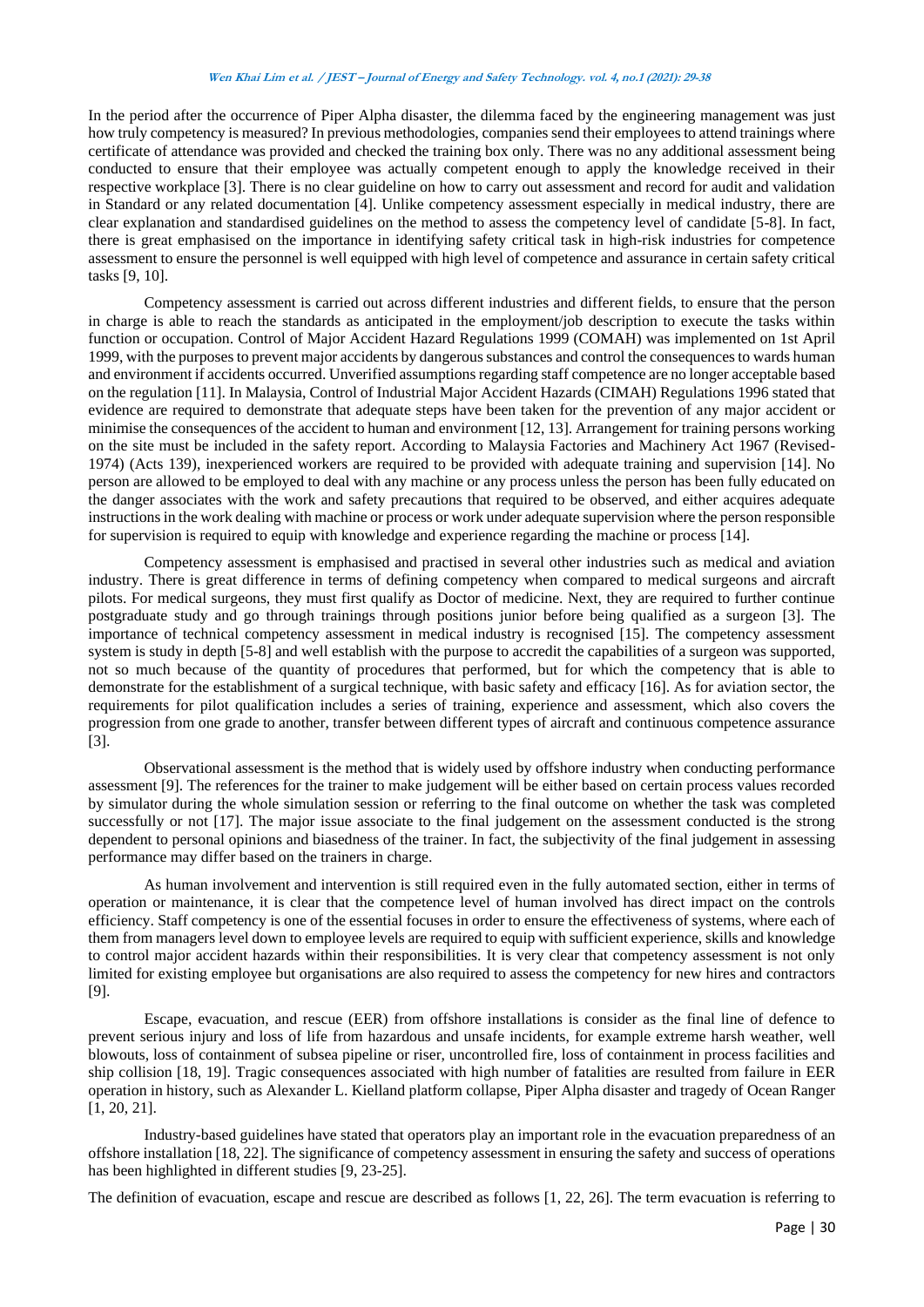the designed procedure to evacuate from offshore installation without entering into the sea directly. Personnel on board of the installation being transported either to vessel, safe offshore site or onshore location are considered success evacuation, which may involve lifeboats, helicopters or bridge-links.

Escape refers to the approach of evacuating the installation during emergency when the evacuation system has failed to operate. This is considered as the final approach to leave the installation where there is no other ways and this may involve in entering into the sea directly. The escape means cover items that assist the personnel to enter the sea, such as ladders, life-rafts and chute systems; and items that enable personnel to float when in the sea such as throw-over liferafts.

Rescue is defined as the process to recover personnel after their evacuation or escape from offshore installation. Rescue also includes rescue survivors near the installation and transfers them to safe location.

Different hazards can cause different potential and speed of escalation, lead to several EER scenarios and subsequently influence the evacuation and escape approach [20]. The following list covers some of the hazards that have could possibly result in EER [18, 27].

- Process leaks
- **Blowouts**
- **Collisions**
- Helicopter crash on installation
- Subsea production systems accidents
- Accidents at riser and pipeline
- Structural collapse
- Foundation failure
- Fire and explosions
- Extreme weather

Hierarchical Task Analysis (HTA) has been widely applied as the general technique to examine tasks as this method is capable to outline the main goal and sub-goals and describes their interactions to assist the identification of human errors when executing the tasks [28]. The developments of HTA has been applied and extended to different fields for different purposes such as job aid design, interface design and evaluation, error prediction, and work load assessment [29]. Although HTA is unable to examine every human factors decision without reference other approaches and ideas, however it provides guidance on the evaluation of tasks which contributes great benefits for all the other approaches and ideas [30]. HTA has been applied in diverse industries, for example critical flight tasks for error prediction [31], evaluation on new in-cab information technology used in long freight trains [32], prototypical designs for error identification [33], analyse hydropower plant accidents through combination of HTA with fault tree [34], and complex overhead crane type machines for identification of design deficiencies that potentially contributed to operator's error [35]. In this research, HTA is utilised to organise the input information for the tool.

The aim of this research is to develop a technical competency assessment tool which able to quantify the technical skills assessment of each individual in emergency response team. In the present project, Emergency Response Team Technical Competency (ER2TC) assessment tool is developed.

#### **2.0 METHODOLOGY**

The ER2TC assessment tool methodology is divided into two sections and delivered in a series of consecutive steps as below. Section 1 describes base template and section 2 describes assessment template.

## **2.1 Base Template**

Step 1.1: List down the task steps in sequence and categorised according to the appropriate level as defined in HTA.

Step 1.2: Determine the availability of recovery step if error occurred in that particular task. R=0.5 if recovery step is available, else R=1.

Step 1.3: Define Severity Rating, SR into four categories which are catastrophic, critical, marginal and minor according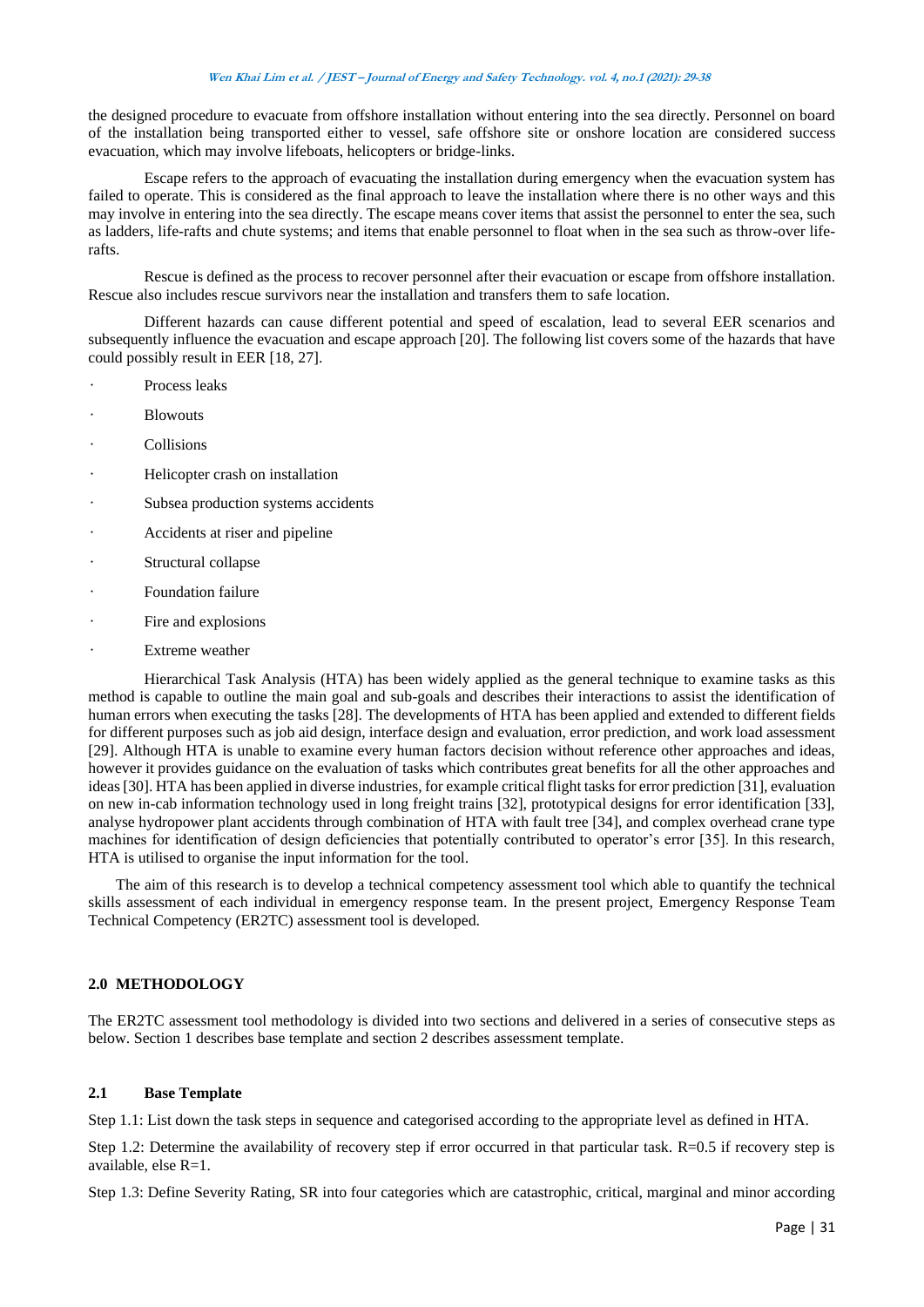to the severity of consequences. Value is assigned to each category and represents the severity of the consequence, where catastrophic=27, critical=9, marginal=3 and minor=1 [36]. The definitions for the four categories are described in Table 1 [37]. With this technique, the worst potential outcome of a specific error can be assigned. In order to determine parameter that is able to reflect the realistic nature of the assessment tool in the case of task failure, two different sets of SR parameters are designed with reference to the metrics as guidance [36], and inserted into the assessment tool to run scenario. The finding is explained in details under section 3.1.1.

| Magnitude    | <b>Description</b>                         | SR |
|--------------|--------------------------------------------|----|
| Catastrophic | Failure may lead to multiple deaths        | 27 |
| Critical     | Failure which may cause individual deaths  |    |
|              | or severe injuries                         |    |
| Marginal     | Failure may cause minor injuries or delays |    |
|              | during an evacuation                       |    |
| Minor        | Failure not serious enough to cause injury |    |

Table 1. Classification of the severity of consequences

Step 1.4: Assign value to each of the task step according to sequence. If the sequence of the tasks is planned in order, Sq value is assigned to each of the task step as:

$$
Sq = \{n, n-1, ..., 2, 1\} \tag{1}
$$

Where n is the total number of tasks in level i.

If certain group of tasks can be planned in any order or simultaneously, Sq value is assigned to that particular group of tasks as:

$$
Sq for simultaneous tasks = n + 1 - j, j > 1
$$
\n(2)

Where *j* is the task step for the group of tasks that can be planned in any order or simultaneously occur.

Step 1.5: Calculate the max score for a particular task. The max score for a particular task, Smax is calculated as:

$$
Smax = SR \times Sq \times R \tag{3}
$$

Step 1.6: Calculate the total max score for the tasks from similar level, i. The total max score for all the tasks from similar level, TSmax<sub>i</sub> is calculated as:

$$
TSmax_i = \sum Smax_i \tag{4}
$$

Where Smax<sub>i</sub> is the max score for a particular task from the similar level.

## **2.2 Assessment Template**

Step 2.1: Fill in the Action column. If the task is carried out accurate and complete, A=1, else A=0.

Step 2.2: Calculate the score obtained for a particular task. The score obtained for that particular task conducted by candidate, S is calculated as:

$$
S = A \times Smax \tag{5}
$$

Step 2.3: Calculate the total score obtained for all the tasks from similar level. The total score obtained for all the tasks from similar level,  $TS_i$  is calculated as:

$$
TS_i = \sum S_i \tag{6}
$$

Where  $S_i$  is the score obtained for a particular task from the similar level.

If the particular task consist of subtask,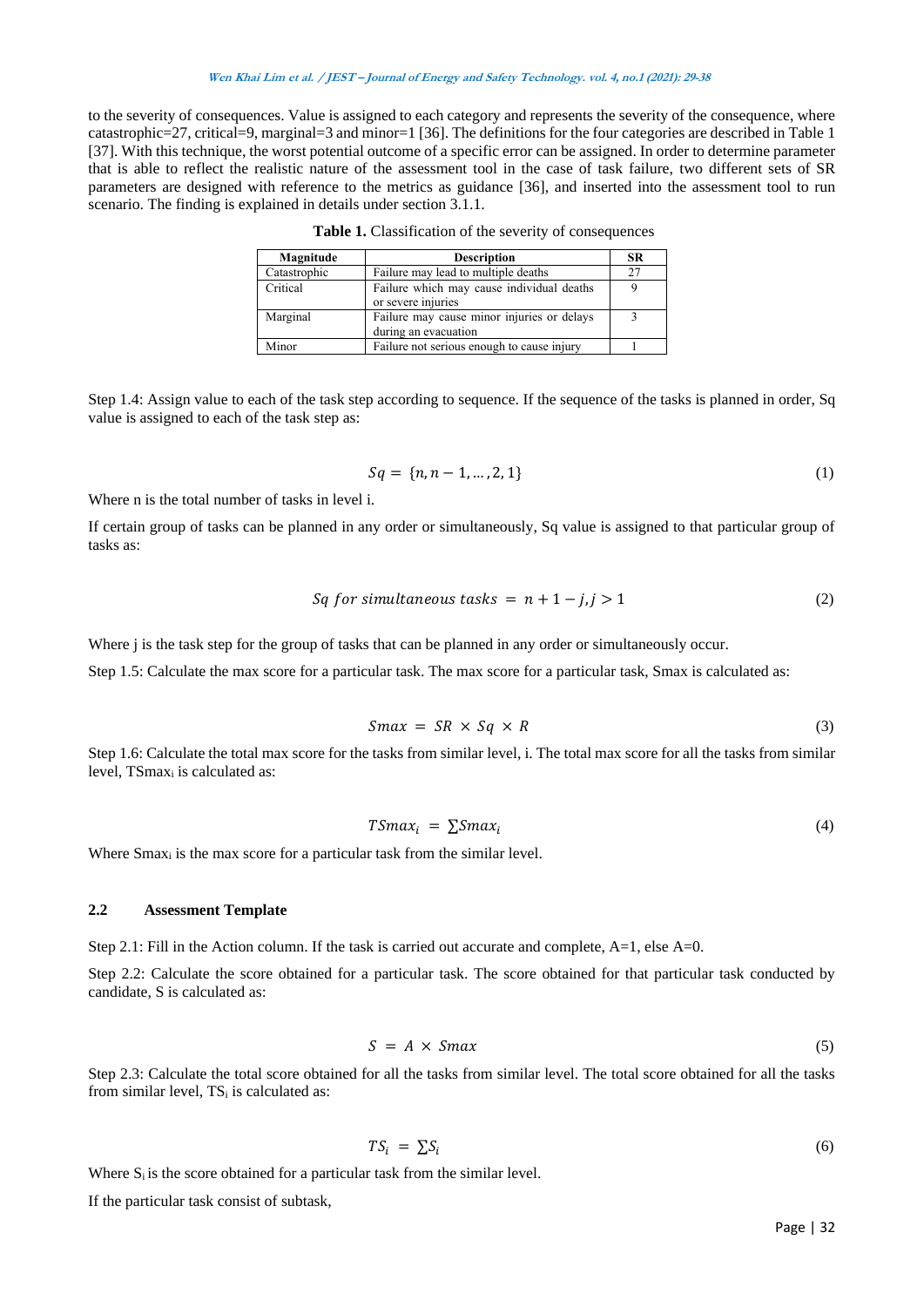Step 2.4: Calculate the multiplying factor. The multiplying factor, MF is calculated as:

$$
MF_i = TS_i \div TSmax_i \tag{7}
$$

Step 2.5: The calculation for the score obtained for a particular task that consist of subtask is revised:

$$
S = A \times Smax \times MF_{i+1} \tag{8}
$$

Where  $MF_{i+1}$  is the multiplying factor that is calculated from the subtask one level lower than the particular task.

Step 2.6: Calculate the overall score. The overall score, OS is calculated as:

$$
OS = TS_1 \div TSmax_1 \times 100 \tag{9}
$$

Where TS<sub>i</sub> and TSmax<sub>i</sub> are the total score obtained and total max score from the level i. Note that when i=1, TS<sub>1</sub> and  $TSmax<sub>1</sub>$  is the total score obtained and total max score from the top level.

### **3.0 RESULTS AND DISCUSSION**

In this research, a case study is selected to evaluate the designed ER2TC assessment tool, extracted from the hierarchical task analysis of evacuation, escape and rescue [37]. The case study selected is ensuring sea worthiness of Totally Enclosed Motor Propelled Survival Craft (TEMPSC), as shown in Figure 1.

In this case study, the assessment is conducted to determine competency level of the emergency response personnel in-charge in ensuring sea worthiness of TEMPSC. These actions are performed before boarding every other on-board personnel to evacuation and abandon offshore installation to safe locations during emergency. The nature of this assessment is critical as there is high potential to jeopardise the successfulness of evacuation to safe area if one of the tasks failed to carry out as intended.

Two different aspects of potential failures are taken into account in ER2TC assessment tool. The first aspect is the criticality of the task related to the possible consequences that will directly impact to the personnel in the TEMPSC if that particular task failed to execute as intended. This aspect is reflected in the value of SR in ER2TC. For example, every personnel have already boarded into TEMPSC but sea worthiness of TEMPSC is not ensured by personnel in-charge. When the TEMPSC has launched onto the sea surface, the engine is unable to start. This not only delayed the time to bring every personnel inside the TEMPSC to safe area, but in the worst case scenario may result in multiple loss of lifes.The second aspect is the criticality of the task related to the continuance of tasks after. In some of the tasks listed in HTA as shown in Figure 1, the tasks are planned to perform in order, which means that those group of tasks can only be carried out according to sequence. For example, task 3.5 Perform engine checks and task 3.6 Engage full reverse neutral RPM. According to the plan, task 3.5 has to be executed successfully before task 3.6 can be carried out. This is because if the engine is not started or unable to start, the personnel in-charge unable to trial engage the TEMPSC move forward, reverse, neutral and increase the engine RPM to increase speed during preparation. Therefore, it shows that for tasks that required performing in sequence, the prior task carries higher criticality as compare to latter task.



**Figure 1**. HTA for ensure sea worthiness of TEMPSC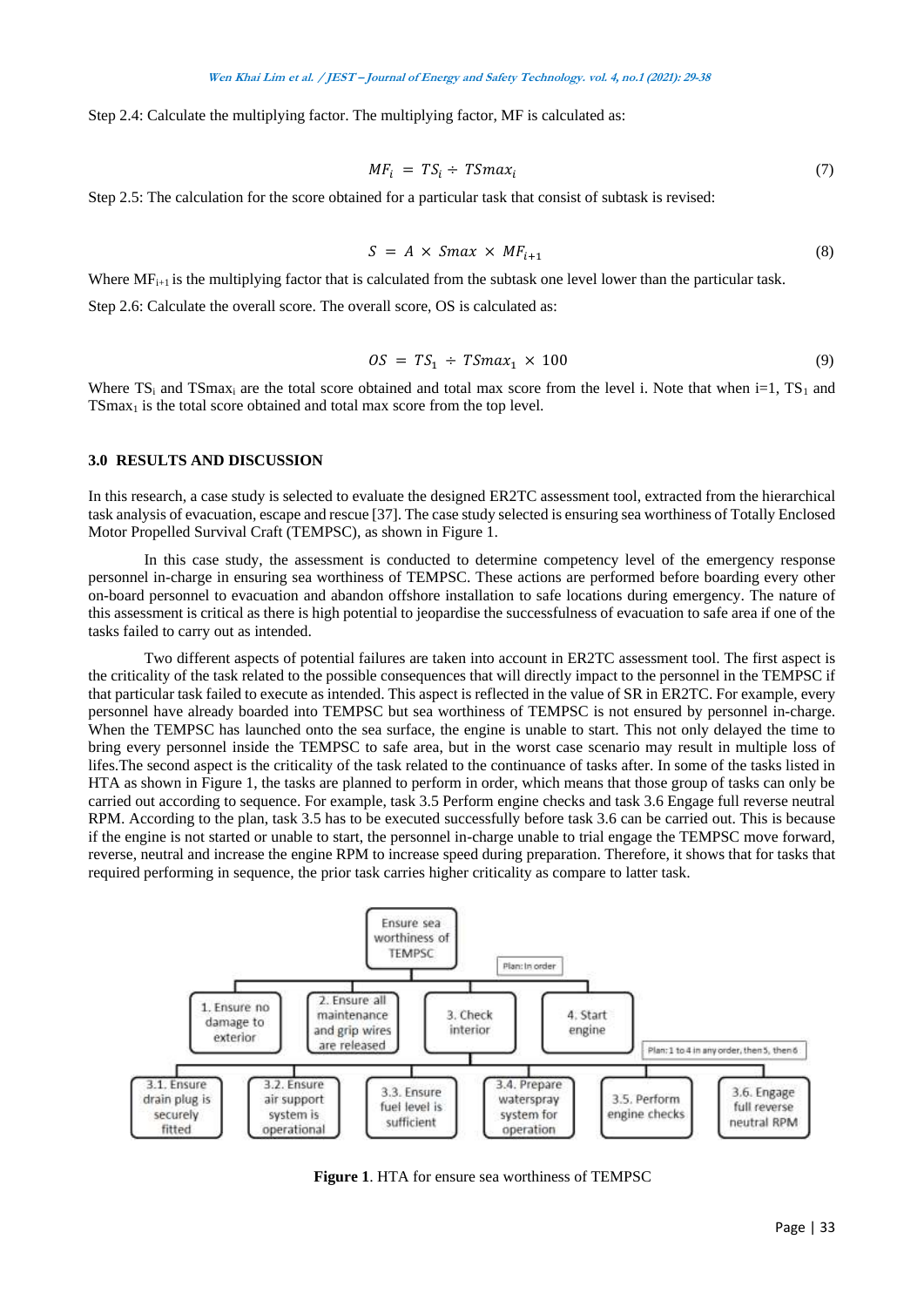# **3.1 Sensitivity analysis**

This ER2TC assessment tool relies on a few input parameters, where each of them is subjected to some variability or uncertainty. Sensitivity analysis is conducted to identify how the overall output is affected by the uncertainty from the tool's inputs. Besides, this also helps to discover the impact of potential errors in the designed tool towards the output generated from the tool. A range of different inputs and parameters are designed and tested on the tool.

# **3.1.1 Severity Rating**

The factors that influence the overall score the most are the severity rating especially those tasks with high severity rating. This is expected as the value assigned for high severity rating is much higher as compared to other parameters. The task sequence arrangement is also important as the task sequence contributed the 2nd highest value in the calculation. The other parameters in the tool make smaller difference as compared to severity rating and task sequence. If the severity rating is adjusted to factor of 1 as demonstrated in Table 2, the differences between each severity rating are not significance.

| Level | <b>Task Step</b>                                         | SR (Factor of 1) | SR (Factor of 3) |
|-------|----------------------------------------------------------|------------------|------------------|
| 1st   | Ensure sea worthiness of<br><b>TEMPSC</b>                | 4                | 27               |
|       |                                                          |                  |                  |
| 2nd   | Ensure no damage to<br>exterior                          | $\overline{4}$   | 27               |
|       | 2 Ensure all maintenance<br>and gripe wires are released | $\overline{2}$   | 3                |
|       | 3 Check interior                                         | 3                | 9                |
|       | 4 Start engine                                           | $\mathfrak{D}$   | 3                |
|       |                                                          |                  |                  |
| 3rd   | 3.1 Ensure drain plug is<br>securely fitted              |                  |                  |
|       | 3.2 Ensure air<br>support<br>system is operational       | $\mathfrak{D}$   | 3                |
|       | 3.3 Ensure fuel level is<br>sufficient                   | $\overline{2}$   | 3                |
|       | 3.4 Prepare waterspray<br>system for operation           | 2                | 3                |
|       | 3.5 Perform engine checks                                | 3                | 9                |
|       | 3.6 Engage full reverse<br>neutral RPM                   |                  |                  |

**Table 2.** Case study with SR in factor of 1 and factor of 3

The value of the tasks that would result in catastrophic consequences is not much different compare to the tasks that would only cause minor consequences. In the end, failure to complete low severity task would impact the overall score almost as much as the failure to complete high severity task. However, if the severity rating is adjusted to factor of 3, the differences between each severity rating are more significance and would provide greater impact to the OS. The impact of SR towards OS in factor of 3 is 70.8% higher than SR in factor of 1, which is more desirable to highlight SR as the main parameter in the tool. Therefore, it is necessary to set the severity rating in factor of 3 to demonstrate the greater difference between low severity task and high severity task in order to emphasise on the importance of task severity in EER activities.

## **3.1.2 Task Sequence**

The sequence of task has also been tested with two different sets of parameters, Set A and Set B. Set A is assigned with value of 1 for all the task sequence where each task sequence is assumed to carry similar weight. Set B is assigned with values according to their own sequence according to the condition written in methodology step 1.4 and step 1.5.

The two sets of parameters for task sequence, as shown in Table 3, are inserted into the tool and sensitivity analysis is carried out. Task step 3.1 to 3.4 is the group of tasks that can be planned in any order, whereas all the other tasks have to plan in order.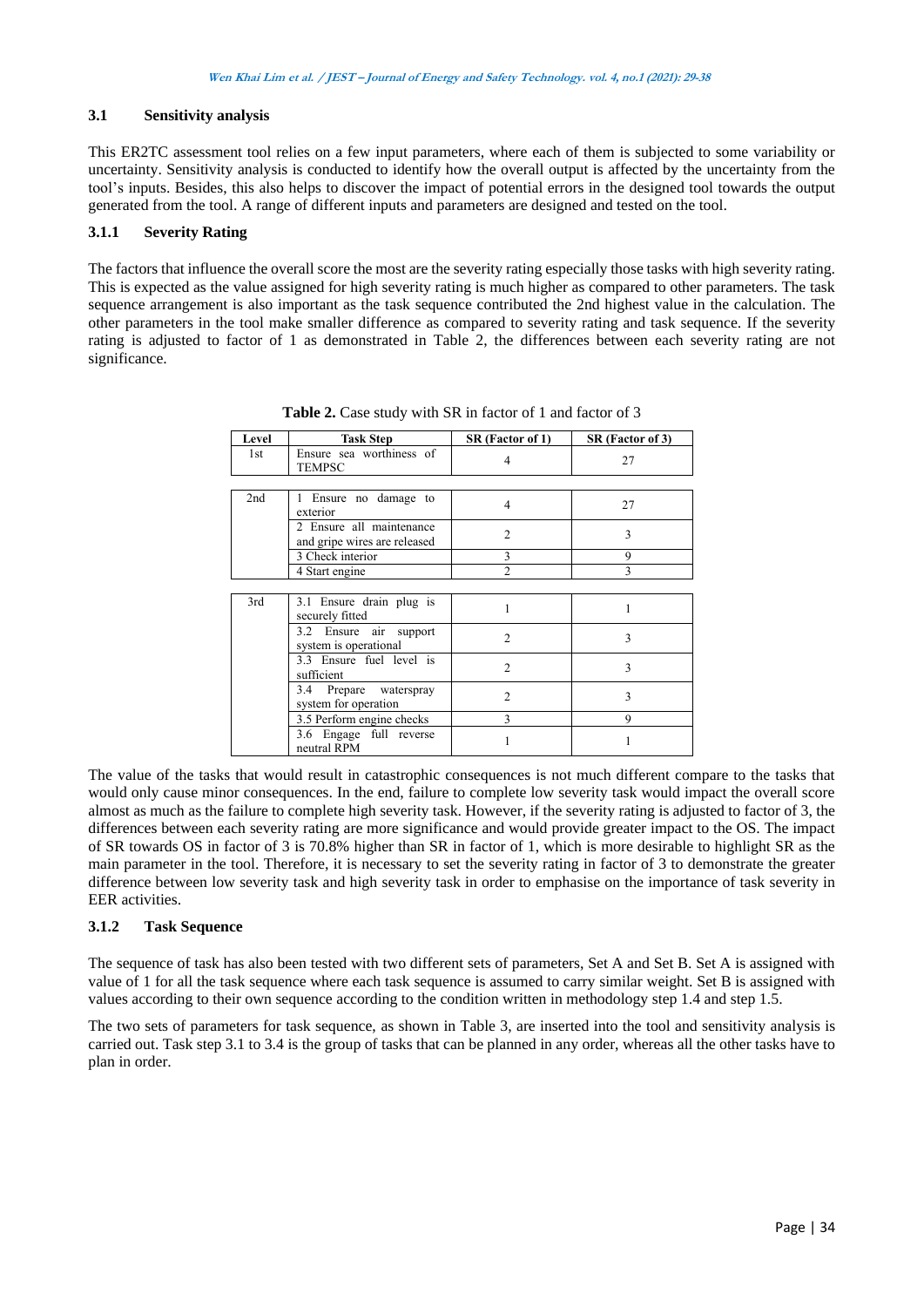| Level | <b>Task Step</b>                                            | Set A,<br>$Sq=1$ | Set B, Sq= $\{n, n-$<br>$1, \ldots, 2, 1\}$ |
|-------|-------------------------------------------------------------|------------------|---------------------------------------------|
| 1st   | Ensure sea worthiness of<br><b>TEMPSC</b>                   | 1                | 1                                           |
|       |                                                             |                  |                                             |
| 2nd   | 1 Ensure no damage to<br>exterior                           | 1                | $\overline{\mathcal{A}}$                    |
|       | 2 Ensure all maintenance<br>and gripe wires are<br>released | 1                | 3                                           |
|       | 3 Check interior                                            |                  | $\overline{c}$                              |
|       | 4 Start engine                                              |                  |                                             |
|       |                                                             |                  |                                             |
| 3rd   | 3.1 Ensure drain plug is<br>securely fitted                 | 1                | 6                                           |
|       | 3.2 Ensure air support<br>system is operational             | 1                | 6                                           |
|       | 3.3 Ensure fuel level is<br>sufficient                      | 1                | 6                                           |
|       | 3.4 Prepare waterspray<br>system for operation              | 1                | 6                                           |
|       | 3.5 Perform engine<br>checks                                | 1                | $\mathfrak{D}$                              |
|       | 3.6 Engage full reverse<br>neutral RPM                      | 1                | 1                                           |

**Table 3.** Case study with  $Sq=1$  and  $Sq=[n, n-1, \ldots, 2, 1]$ 

From the result obtained, it is obvious that Set B has greater impact towards the overall score than the Set A, especially when the task that is in earlier sequence is accompanied with high severity. Parameter from Set B produced 71% more impact to the OS in the tool than Set A. If the group of tasks can either arrange in any sequence or conducted simultaneously as shown in Table 3 task step 3.1 to 3.4, it is acceptable to assign similar value for that particular group of tasks. However, for the tasks that have to plan in order, any error or failure when conducting prior task may either cause the tasks after not be able to carry out smoothly or unable to proceed at all, which proves that Set B is more reasonable and practical than Set A that assumed each task sequence to carry similar weight. Thus, it is justifiable to assign different values for the group of tasks that have to be conducted in sequence with the second parameter used in the sensitivity analysis, where prior task is assigned with higher value than the following task.

# **3.1.3 Recovery**

As for recovery, two different parameters have been tested, where the first parameter is without considering recovery in the tool while the second parameter is takes in consideration of recovery. If all the recovery steps are not being considered, failure in accomplishing any task is assume to be irreversible and potentially resulted in their consequences respectively. This would lead to higher impact for tasks that can be recovered while reduce the impact for tasks that cannot be recovered with other actions towards the final assessment result, as shown in Smax value in Table 4.

| Level | <b>Task Step</b>                                         | <b>Recovery Step</b>                              | <b>SR</b>    | Sq             | <b>Smax</b> |
|-------|----------------------------------------------------------|---------------------------------------------------|--------------|----------------|-------------|
| 1st   | Ensure sea worthiness of TEMPSC                          | Evacuation by other means                         | 27           |                | 27          |
|       |                                                          |                                                   |              |                |             |
| 2nd   | 1 Ensure no damage to exterior                           | Evacuation by other means                         | 27           | 4              | 108         |
|       | 2 Ensure all maintenance and gripe wires are<br>released | Evacuation by other means                         | 3            | 3              | 9           |
|       | 3 Check interior                                         | No recovery available                             | 9            | $\mathfrak{D}$ | 18          |
|       | 4 Start engine                                           | Evacuation by other means                         | 3            |                | 3           |
|       |                                                          |                                                   |              |                |             |
| 3rd   | 3.1 Ensure drain plug is securely fitted                 | Evacuation by other means                         |              | 6              | 6           |
|       | 3.2 Ensure air support system is operational             | No recovery available                             | $\mathbf{3}$ | 6              | 18          |
|       | 3.3 Ensure fuel level is sufficient                      | Evacuation by other means                         | 3            | 6              | 18          |
|       | 3.4 Prepare waterspray system for operation              | No recovery available                             | 3            | 6              | 18          |
|       | 3.5 Perform engine checks                                | Evacuation by other means                         | 9            | $\mathfrak{D}$ | 18          |
|       | 3.6 Engage full reverse neutral RPM                      | Evacuation by other means<br>or Internal Recovery |              |                |             |

**Table 4.** Case study without Incorporation of Recovery Steps

In reality, errors in some of the tasks can be corrected with recovery actions. These recovery actions can amend those errors and the task can be completed successfully, which wouldn't result into any incident. Therefore, there should be differential on the values for tasks with recovery steps and without recovery steps, as shown in Table 5. The tasks that are unrecoverable should carries higher impact towards the final results than tasks that can be recovered with other actions. In order to develop a tool that is more realistic, the existence of recovery steps for each task are taken into consideration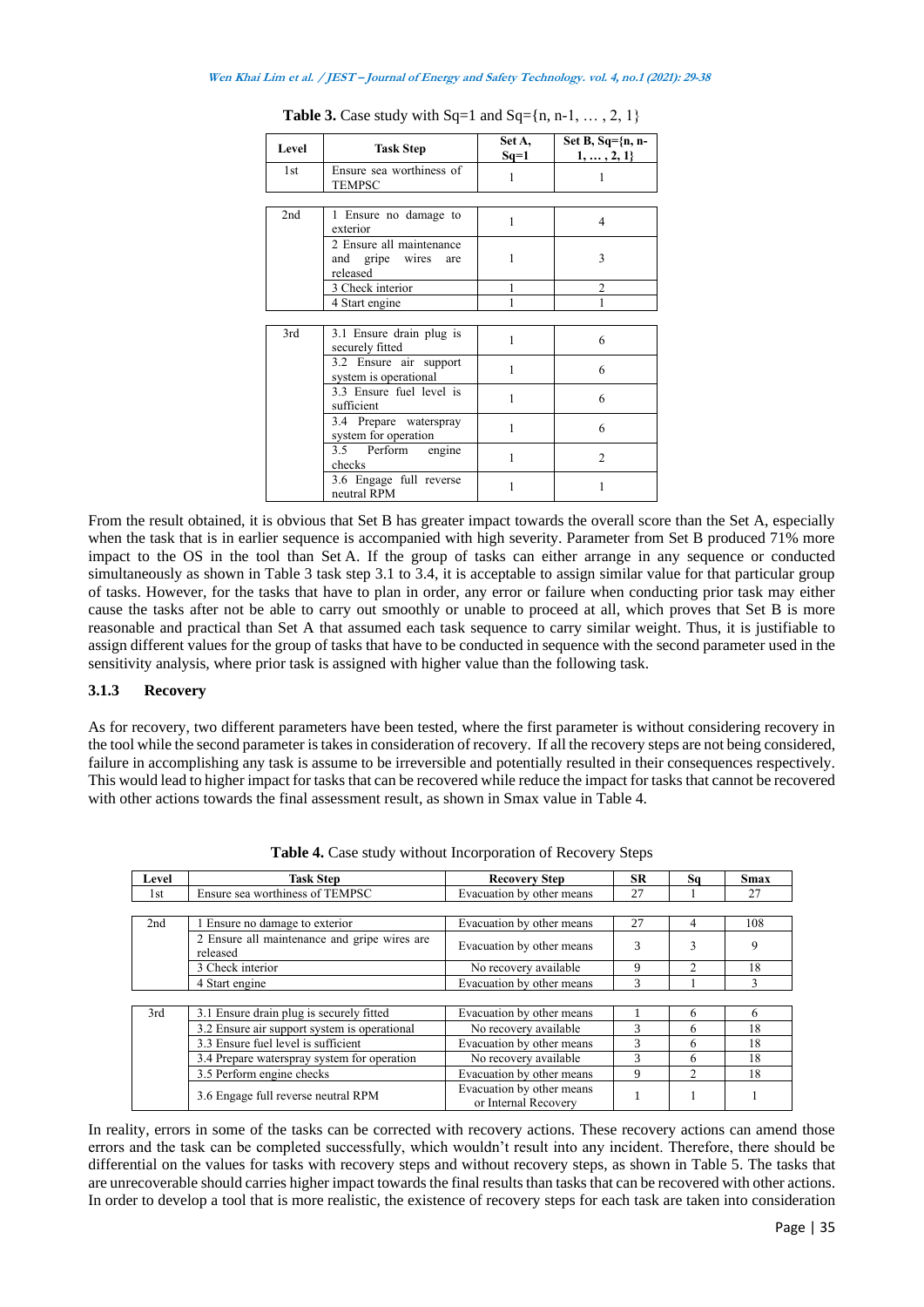and incorporated into the ER2TC.

| Level | <b>Task Step</b>                                         | <b>Recovery Step</b>                              | <b>SR</b> | Sa                          | R   | <b>Smax</b> |
|-------|----------------------------------------------------------|---------------------------------------------------|-----------|-----------------------------|-----|-------------|
| 1st   | Ensure sea worthiness of TEMPSC                          | Evacuation by other means                         | 27        |                             | 0.5 | 13.5        |
|       |                                                          |                                                   |           |                             |     |             |
| 2nd   | Ensure no damage to exterior                             | Evacuation by other means                         | 27        | 4                           | 0.5 | 54          |
|       | 2 Ensure all maintenance and gripe wires are<br>released | Evacuation by other means                         | 3         | 3                           | 0.5 | 4.5         |
|       | 3 Check interior                                         | No recovery available                             | 9         | $\mathfrak{D}$              |     | 18          |
|       | 4 Start engine                                           | Evacuation by other means                         | 3         |                             | 0.5 | 1.5         |
|       |                                                          |                                                   |           |                             |     |             |
| 3rd   | 3.1 Ensure drain plug is securely fitted                 | Evacuation by other means                         |           | 6                           | 0.5 |             |
|       | 3.2 Ensure air support system is operational             | No recovery available                             | 3         | 6                           |     | 18          |
|       | 3.3 Ensure fuel level is sufficient                      | Evacuation by other means                         | 3         | 6                           | 0.5 | 9           |
|       | 3.4 Prepare waterspray system for operation              | No recovery available                             | 3         | 6                           |     | 18          |
|       | 3.5 Perform engine checks                                | Evacuation by other means                         | 9         | $\mathcal{D}_{\mathcal{L}}$ | 0.5 | 9           |
|       | 3.6 Engage full reverse neutral RPM                      | Evacuation by other means<br>or Internal Recovery |           |                             | 0.5 | 0.5         |

**Table 5.** Case study with Incorporation of Recovery Steps

In this research, ER2TC assessment tool is primarily designed to evaluate the competency level of each individual member of emergency response team in execution of safety critical tasks. However, the success of EER operations are also dependent on teamwork, collaboration from each team members and sometimes might even involves different parties to perform their respective tasks effectively. Nonetheless, the potential of ER2TC for adaptation and application in group assessment can be further explored.

# **4.0 CONCLUSION**

Although competency management system is widely implemented by corporates in the oil and gas industry, however there is no detailed study on the assessment of technical skills in EER activities. In this paper, the capability of the ER2TC assessment tool in tackling and resolve the inadequacy as written in the literature review section is well addressed. Generally, the ER2TC assessment tool overcomes personal subjectivity and biasness of assessors, thus, producing reusable and reliable tool for decision makers in the evaluation of candidates. This tool has also implemented assumption on worst case scenario and stricter assessing criteria to evaluate the performance of candidates in EER activities. This is seen as necessary due to the critical nature and the must to ensure the successful for EER operations as any failure could potentially results in loss of lives. Thus, this ER2TC assessment tool has indeed sufficient to assess the technical skills of personnel in ensuring the success of EER operations in offshore installations.

#### **Acknowledgements**

The authors would like to thank Universiti Teknologi PETRONAS for providing the facilities.

#### **References**

- [1] Cullen, L. W. D. 1993. The public inquiry into the Piper Alpha disaster. Drilling Contractor;(United States), 49.
- [2] Deepwater Horizon Study Group. 2011. *Final Report on the Investigation of the Macondo Well Blowout*.
- [3] Jones, M., and P. Bennett. 2015. Competent electrical staff—Are you sure they are competent?. *Petroleum and Chemical Industry Committee Conference (PCIC)*, 2015 IEEE, 1-7.
- [4] Jennings , M. 2016. Potential barriers to the competence assessment of Offshore Installation Managers: A hermeneutic perspective. *Journal of Loss Prevention in the Process Industries*, 44: 132-142.
- [5] Mackenzie , C. F., J. Pasley, E. Garofalo, S. Shackelford, H. Chen, and N. Longinaker. 2017. Head-camera video recordings of trauma core competency procedures can evaluate surgical resident's technical performance as well as colocated evaluators. *Journal of Trauma and Acute Care Surgery,* 83: S124-S129.
- [6] Naumann, F. L., S. Marshall, B. Shulruf, and P. D. Jones. 2016. Exploring examiner judgement of professional competence in rater based assessment. *Advances in Health Sciences Education*, 21: 775-788.
- [7] Ponton-Carss, A., J. B. Kortbeek, and I. W. Ma. 2016. Assessment of technical and nontechnical skills in surgical residents. *The American Journal of Surgery*, 212: 1011-1019.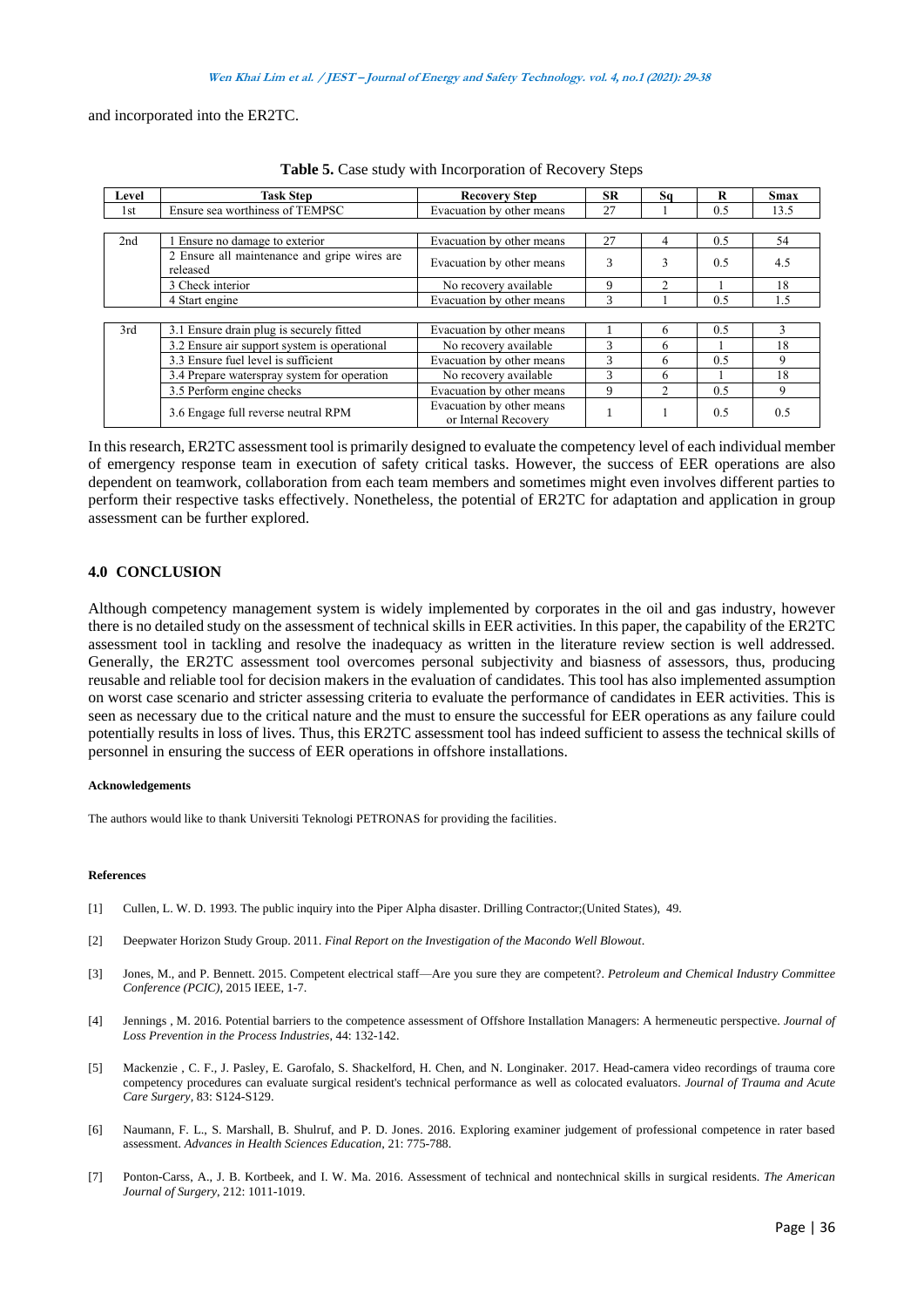- [8] Koehler, R. J., S. Amsdell, E. A. Arendt, L. J. Bisson, J. P. Bramen, and A. Butler. 2013. The arthroscopic surgical skill evaluation tool (ASSET). *The American Journal Of Sports Medicine*, 41: 1229-1237.
- [9] Wright, M., D. Turner, and C. Horbury. 2003. *Competence Assessment For The Hazardous Industries*. HSE Books.
- [10] Brazier, A., P. Richardson, and D. Embrey. 1999. *Human Factors Assessment Of Safety Critical Tasks.* HSE Offshore Technology Report OTO 1999 0921999.
- [11] Health, G. B., and S. Executive. 2017. *The Control of Major Accident Hazards Regulations 2015: Guidance on Regulations.* HSE Books.
- [12] Occupational Safety and Health. 1995. *A Handbook to the Control of Industrial Major Accident Hazards (CIMAH) Regulations 1996: Occupational Safety and Health Act 1994*. Aliran Pusaka.
- [13] Occupational Safety and Health. 2020. *Occupational Safety and Health Act 1994 (Act 514) Regulations and Orders*. International Law Book **Services**.
- [14] Factories and Machinery. 2019. *Factories and Machinery Act 1967 (Act 139), Regulations, Rules & Orders*. International Law Book Services.
- [15] Reznick, R. K., and H. MacRae. 2006. Teaching surgical skills—changes in the wind. *New England Journal of Medicine*, 355: 2664-2669.
- [16] Sanchez-Fernandez, J., J. Bachiller-Burgos, A. Serrano-Pascual, J. Cozar-Olmo, I. D.-G. Martín-Portugués, and F. Perez-Duarte. 2016. The assessment of surgical skills as a complement to the training method*. Revision. Actas Urológicas Españolas (English Edition)*, 40: 55-63.
- [17] Manca, D., S. Nazir, and S. Colombo. 2012. Performance indicators for training assessment of control-room operators. *Chemical Engineering Transactions*. 26: 285-290
- [18] IADC. 2010. *Health Safety and Environmental Case Guidelines for Mobile Offshore Drilling Units.* International Association of Drilling Contractors.
- [19] Wallace, I. G. 1993. The assessment of evacuation, escape and rescue provisions on offshore installations. *Institution Of Chemical Engineers Symposium Series.* 713-713.
- [20] Skogdalen, J. E., J. Khorsandi, and J. E. Vinnem. 2012. Evacuation, escape, and rescue experiences from offshore accidents including the Deepwater Horizon. *Journal Of Loss Prevention In The Process Industries*, 25: 148-158.
- [21] Guard, U. C.. 1983. *Marine Casualty Report–Mobile Offshore Unit (MODU) OCEAN RANGER.* Report USCG, 1.
- [22] HSE. 1997. *Prevention of Fire and Explosion, and Emergency Response on Offshore Installations.* Health and Safety Executive Books.
- [23] Norazahar, N., F. Khan, B. Veitch, and S. MacKinnon. 2014. Human and organizational factors assessment of the evacuation operation of BP Deepwater Horizon accident. *Safety Science*, 70: 41-49.
- [24] Haddock, J. and M. Neill. 2001. CMAS-An innovative approach to offshore worker training & competence management. *Offshore Technology Conference*.
- [25] Karmous, K., N. Clyne, and I. McLean. 1998. Competency Assurance of Drilling Rig Operatives: A Drilling Contractors Approach. *SPE International Conference on Health, Safety, and Environment in Oil and Gas Exploration and Production*.
- [26] OGP. 2010. *Evacuation, Escape, and Rescue.* The International Oil and Gas Producers.
- [27] Standard, N. 2001. *Risk and emergency preparedness analysis.* Norwegian Technology Standards Insfitufion, Oslo, Norway.
- [28] Mandal, S., K. Singh, R. Behera, S. Sahu, N. Raj, and J. Maiti. 2015. Human error identification and risk prioritization in overhead crane operations using HTA, SHERPA and fuzzy VIKOR method. *Expert Systems with Applications*,. 42: 7195-7206.
- [29] Stanton, N. A. 2006. Hierarchical task analysis: Developments, applications, and extensions. *Applied ergonomics*, 37: 55-79.
- [30] Shepherd, A. 2000. *Hierarchial Task Analysis.* Taylor & Francis.
- [31] Kunlun, S., L. Yan, and X. Ming. 2011. A safety approach to predict human error in critical flight tasks. *Procedia Engineering*, 17: 52-62.
- [32] Rose, J. A. and C. Bearman. 2012. Making effective use of task analysis to identify human factors issues in new rail technology. *Applied Ergonomics*, 43: 614-624.
- [33] Baber, C. and N. A. Stanton. 2002. Task analysis for error identification: theory, method and validation. *Theoretical Issues in Ergonomics Science*, 3: 212-227.
- [34] Doytchev, D. E. and G. Szwillus. 2009. Combining task analysis and fault tree analysis for accident and incident analysis: a case study from Bulgaria. *Accident Analysis & Prevention*, 41: 1172-1179.